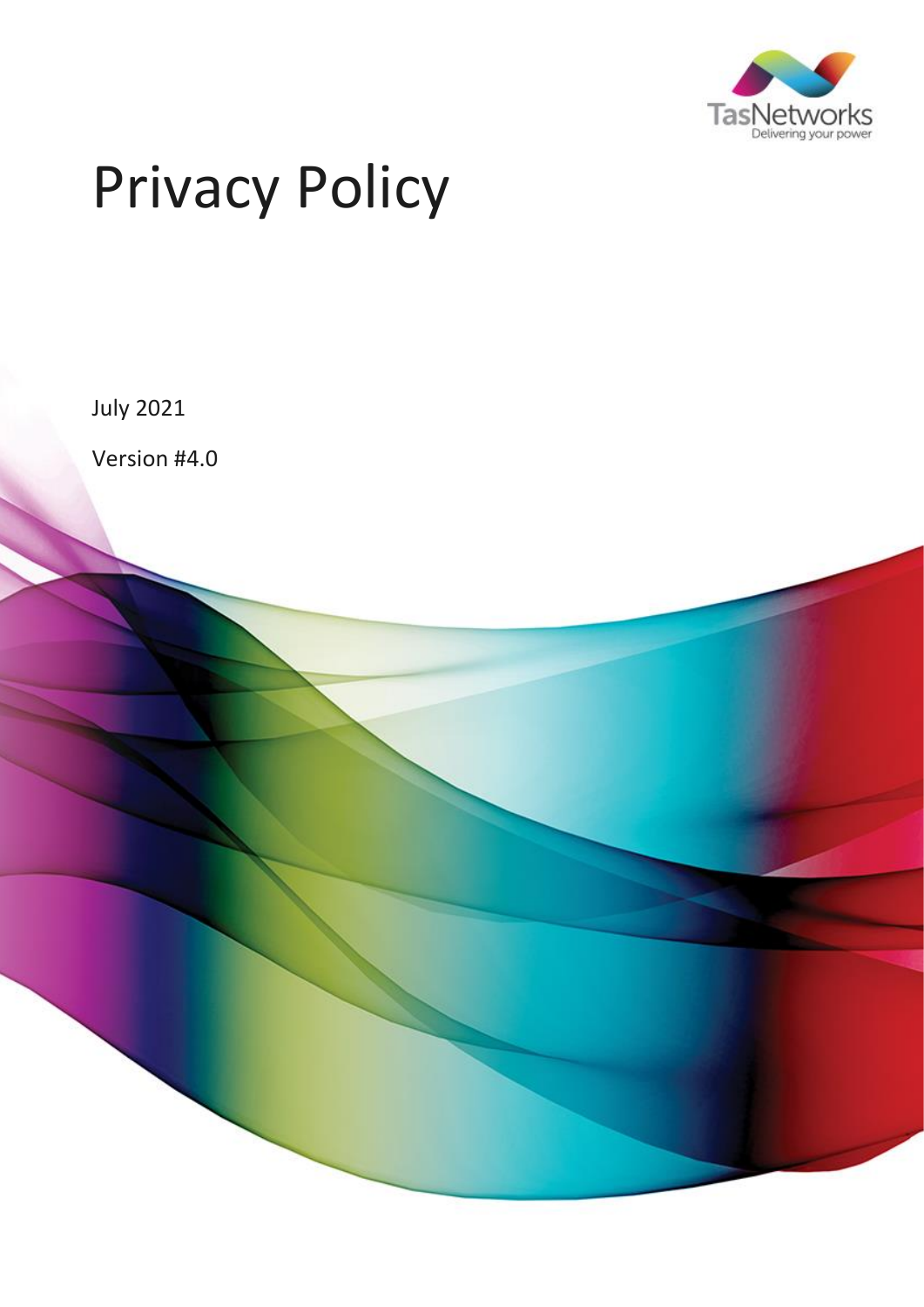# **Contents**

| 1. |      |  |  |  |  |  |  |  |
|----|------|--|--|--|--|--|--|--|
| 2. |      |  |  |  |  |  |  |  |
| 3. |      |  |  |  |  |  |  |  |
|    | 3.1. |  |  |  |  |  |  |  |
| 4. |      |  |  |  |  |  |  |  |
| 5. |      |  |  |  |  |  |  |  |
|    | 5.1. |  |  |  |  |  |  |  |
|    | 5.2. |  |  |  |  |  |  |  |
|    | 5.3. |  |  |  |  |  |  |  |
|    | 5.4. |  |  |  |  |  |  |  |
|    | 5.5. |  |  |  |  |  |  |  |
|    | 5.6. |  |  |  |  |  |  |  |
|    | 5.7. |  |  |  |  |  |  |  |
|    | 5.8. |  |  |  |  |  |  |  |
|    | 5.9. |  |  |  |  |  |  |  |
|    |      |  |  |  |  |  |  |  |
| 6. |      |  |  |  |  |  |  |  |
| 7. |      |  |  |  |  |  |  |  |
| 8. |      |  |  |  |  |  |  |  |
| 9. |      |  |  |  |  |  |  |  |
|    |      |  |  |  |  |  |  |  |
|    |      |  |  |  |  |  |  |  |
|    |      |  |  |  |  |  |  |  |

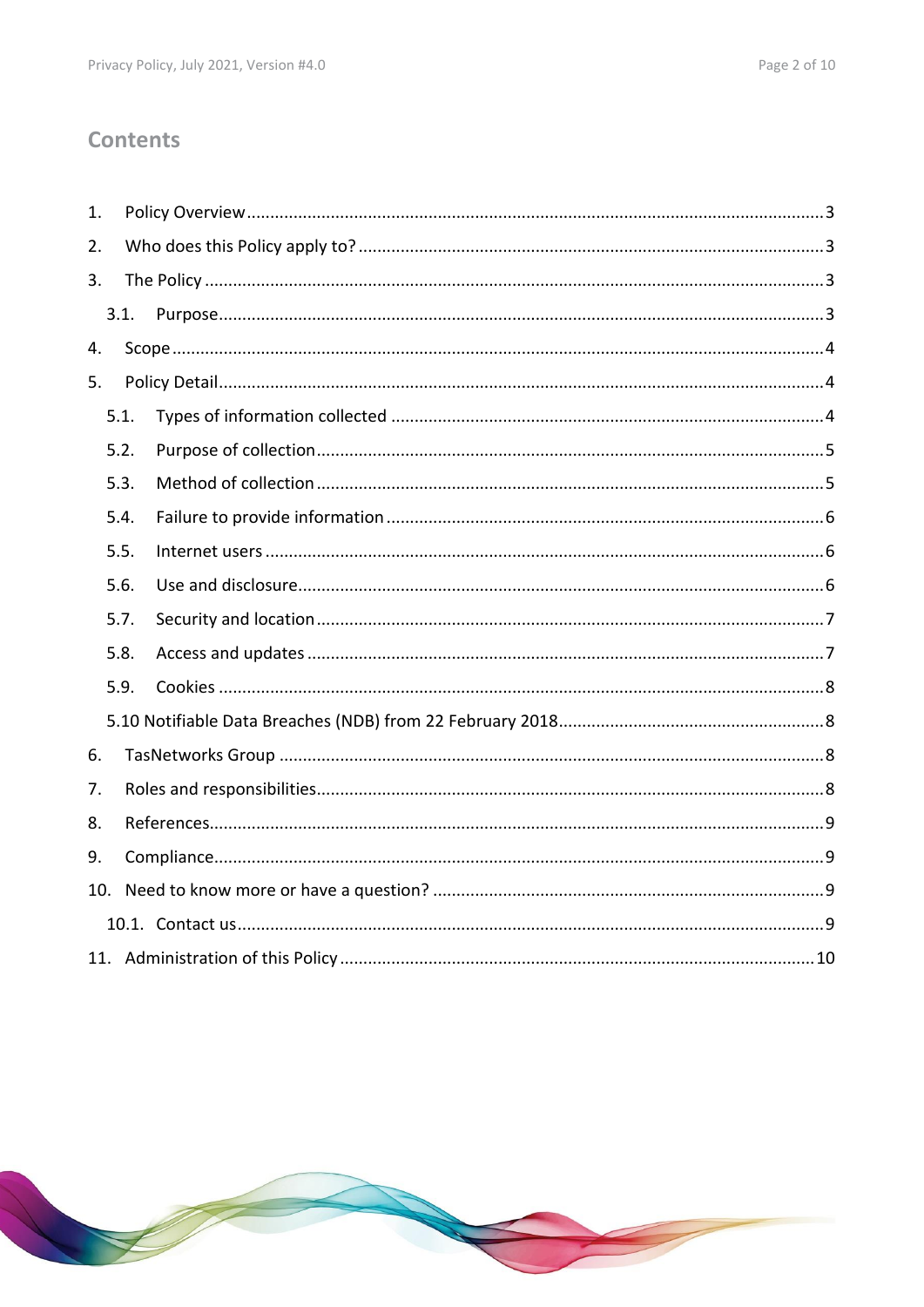#### <span id="page-2-0"></span>**1. Policy Overview**

The fundamental objective of the Privacy Policy is to ensure that TasNetworks complies with its obligations under *The Privacy Act 1988* (Cth) (**Privacy Act**) and the *Personal Information Protection Act 2004* (TAS) (**PIP Act**).

This policy is a Level *2* policy, see the *Policy Framework* for further information.

Use of the term "personal information" in this policy is to personal information as defined in each of the Privacy Act and PIP Act. The definitions overlap, and can generally be considered to be information or an opinion about an identified individual or an individual who is reasonably identifiable.

<span id="page-2-1"></span>**2. Who does this Policy apply to?**

This policy applies to all of TasNetworks' leaders and team members. It also affects TasNetworks' customers and service providers.

This policy also applies to companies within the TasNetworks Group, and a reference to TasNetworks in this policy includes a reference to group companies.

The TasNetworks Group means TasNetworks and its subsidiaries. TasNetworks' subsidiaries as at July 2021 are TasNetworks Holdings Pty Ltd, Fortytwo24 Pty Ltd, Marinus Link Pty Ltd and Large Scale Renewables Pty Ltd.

- <span id="page-2-2"></span>**3. The Policy**
- <span id="page-2-3"></span>**3.1. Purpose**

TasNetworks(referred to in this document as **we**, **us** or **our**) recognises that the privacy of all people that we deal with (including employees and people external to the organisation, referred to in this document as **you** or **your**) is very important and we are committed to protecting the personal information we collect from you. TasNetworks is the custodian of any personal information you provide to us in the course of TasNetworks conducting its business.

The Privacy Act, the Australian Privacy Principles (APPS) and the PIP Act govern the way in which we manage our personal information and this policy sets out how we collect, use, disclose and otherwise manage personal information about you and your rights in relation to that information. Please do not send us any of your information if you do not want it to be used in the ways described in this Privacy Policy.

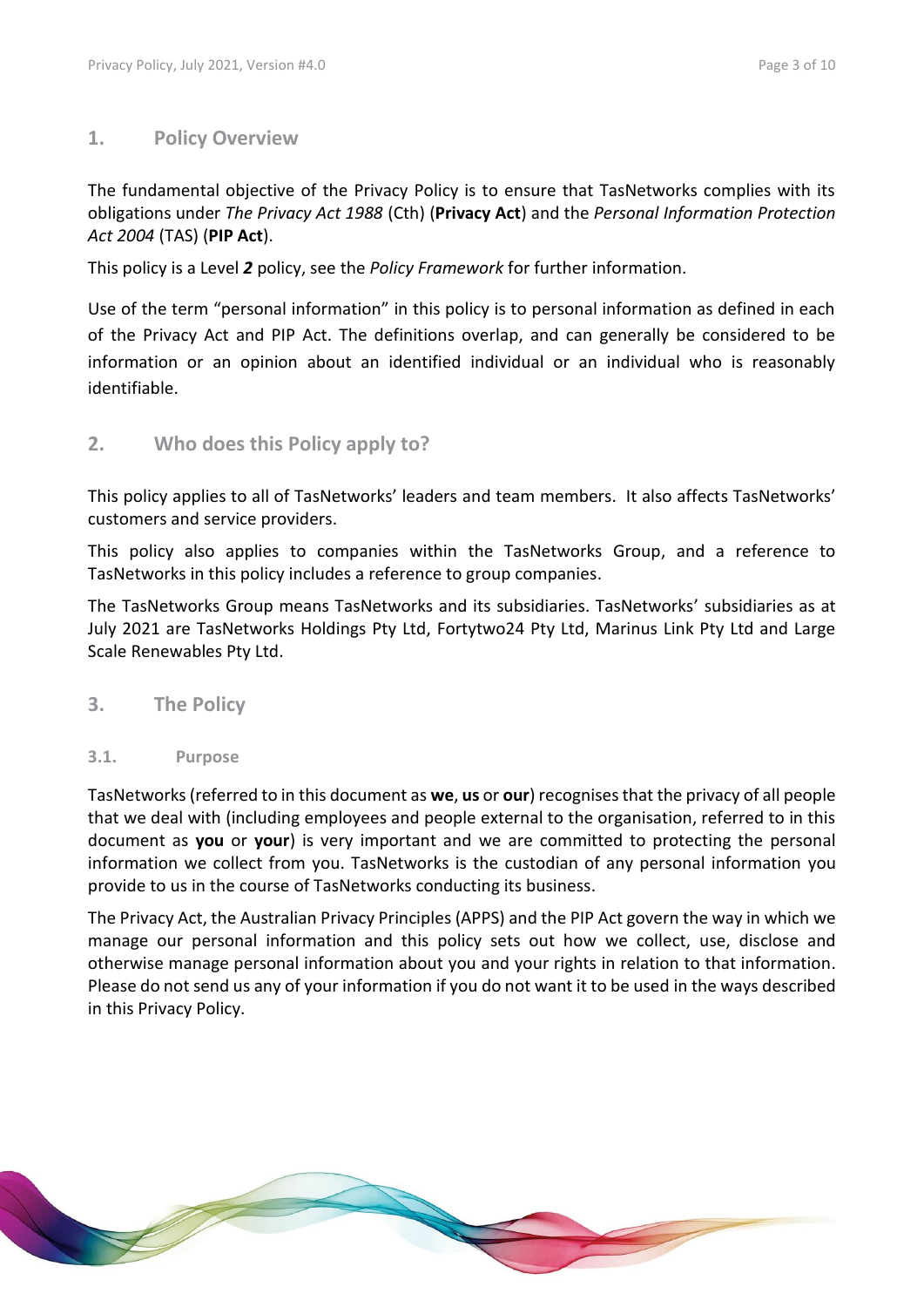#### <span id="page-3-0"></span>**4. Scope**

This Privacy Policy applies when we receive any personal information about you, including in the following circumstances:

- when you request information from us or provide information to us;
- when you or the organisation you work for engages our services;
- as a result of your employment or other relationship with one or more of our customers;
- when you apply for a role or work placement opportunity, open day or recruitment event with us;
- when we conduct open source searches on you in connection with our business acceptance or business development processes;
- when you visit our websites and online services (including our mobile apps or completing online application forms);
- when you are entered onto our mailing lists to receive publications and other marketing emails.

If you are an employee of TasNetworks, your employee records are not subject to the APPS and can be accessed or disclosed by us provided certain conditions are met

### <span id="page-3-1"></span>**5. Policy Detail**

#### <span id="page-3-2"></span>**5.1. Types of information collected**

We may collect personal information directly from you, or your authorised representatives about you, that is relevant to providing you with the services you are seeking or our broader business operations. Related to this purpose, we may also collect your personal information from third parties such as regulatory authorities, your employer, other organisations with whom you have dealings, government agencies, credit reporting agencies, recruitment agencies, information or service providers, publicly available records and other third parties.

This information may include your name, date of birth, current and previous address details, telephone numbers, email addresses, occupation, employment and health details, interests in land, billing and financial information (such as billing address, bank account and payment information) and enquiry/complaint details and information relating to your contract with us to connect and supply electricity to your home or business.

When you use our online services, we may also collect the following:

- Information you provide by completing subscription, registration and application forms (including when you submit material or request further services);
- Information you provide to us if you contact us, for example to report a problem with our online services or raise a query or comment; and

**Contract on the Contract of The Contract of The Contract of The Contract of The Contract of The Contract of The Contract of The Contract of The Contract of The Contract of The Contract of The Contract of The Contract of T**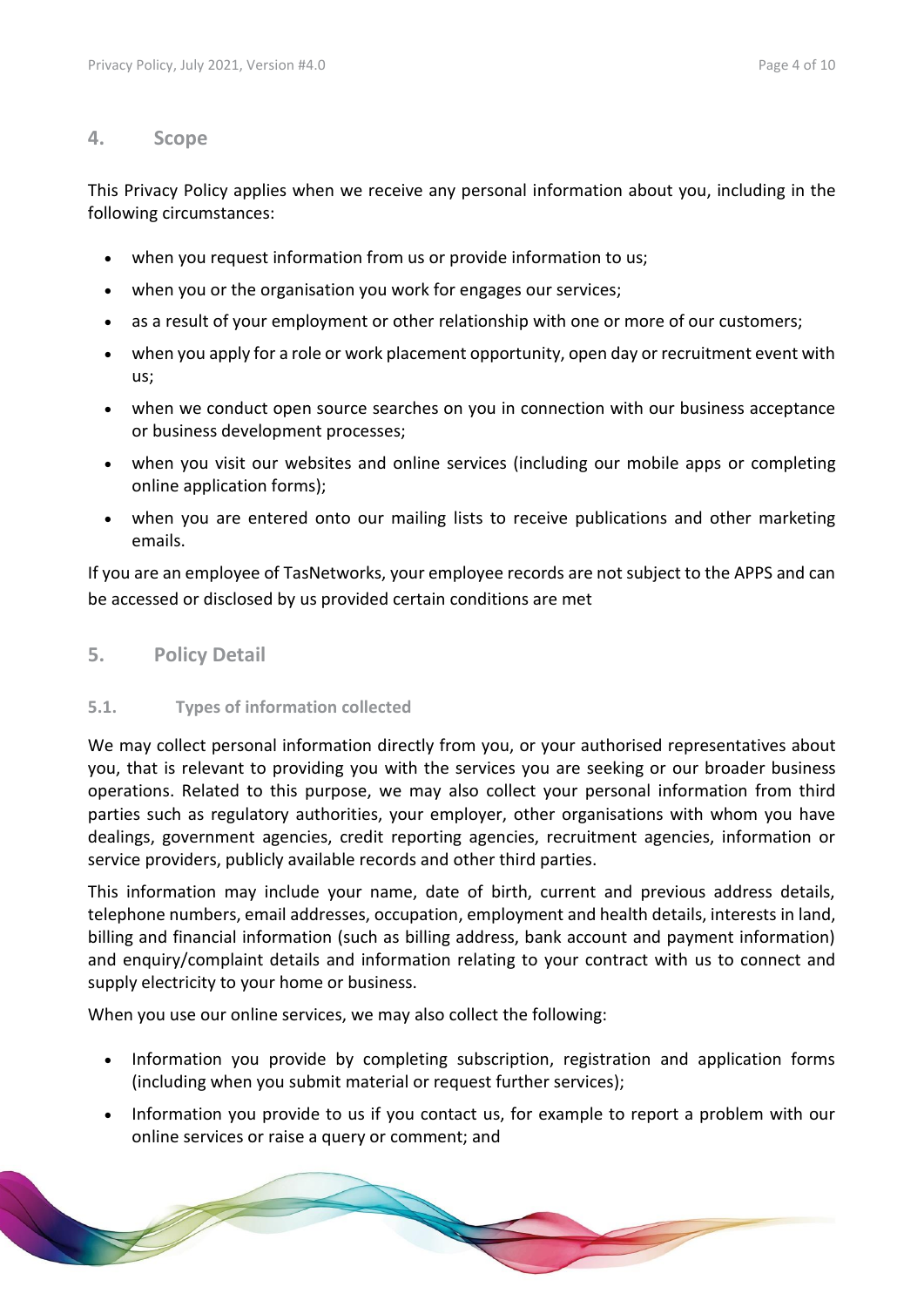details of visits made to our online services such as the volume of traffic received, logs (including, the internet protocol (IP) address and location of the device connecting to the online services and other identifiers about the device and the nature of the visit) and the sub sites accessed.

If you apply for a job or work placement you may need to provide information about your education, employment, and state of health. Your application will constitute your express consent to our use of this information to assess your application and to allow us to carry out both recruitment analytics and any other activities which may be required of us under applicable law as an employer. We may also carry out screening checks (including reference, background, directorship, financial probity, identity, eligibility to work, vocational suitability and criminal record checks).

Our offices are protected by CCTV and you may be recorded when you visit. We use CCTV to help provide a safe and secure environment for our visitors.

#### <span id="page-4-0"></span>**5.2. Purpose of collection**

The personal information that we collect and hold about you depends on the type of interaction with us. Generally, we will collect, use and hold your personal information for the purposes of:

- a) verifying your identity;
- b) providing services to you or someone else;
- c) providing you with information about other services that we, our related entities and other organisations that we have affiliations with, offer that may be of interest to you;
- d) facilitating our internal business operations (including managing your employment, if relevant);
- e) operating, maintaining and upgrading our network (including maintaining the security of TasNetworks sites);
- f) complying with regulatory or legal requirements;
- g) maintaining a record of your power system safety training, authorisations and competencies; and
- h) analysing our services and customer needs with a view to developing new or improved services.

#### <span id="page-4-1"></span>**5.3. Method of collection**

Personal information will generally be collected directly from you through the use of any of our standard forms, over the internet, via email, or through a telephone conversation with you.

There may, however, be some instances where personal information about you will be collected indirectly because it is unreasonable or impractical to collect personal information directly from you. We will usually notify you about these instances in advance, or where that is not possible, as soon as reasonably practicable after the information has been collected. We sometimes collect personal information from a third party or from a publicly available source, but only if:

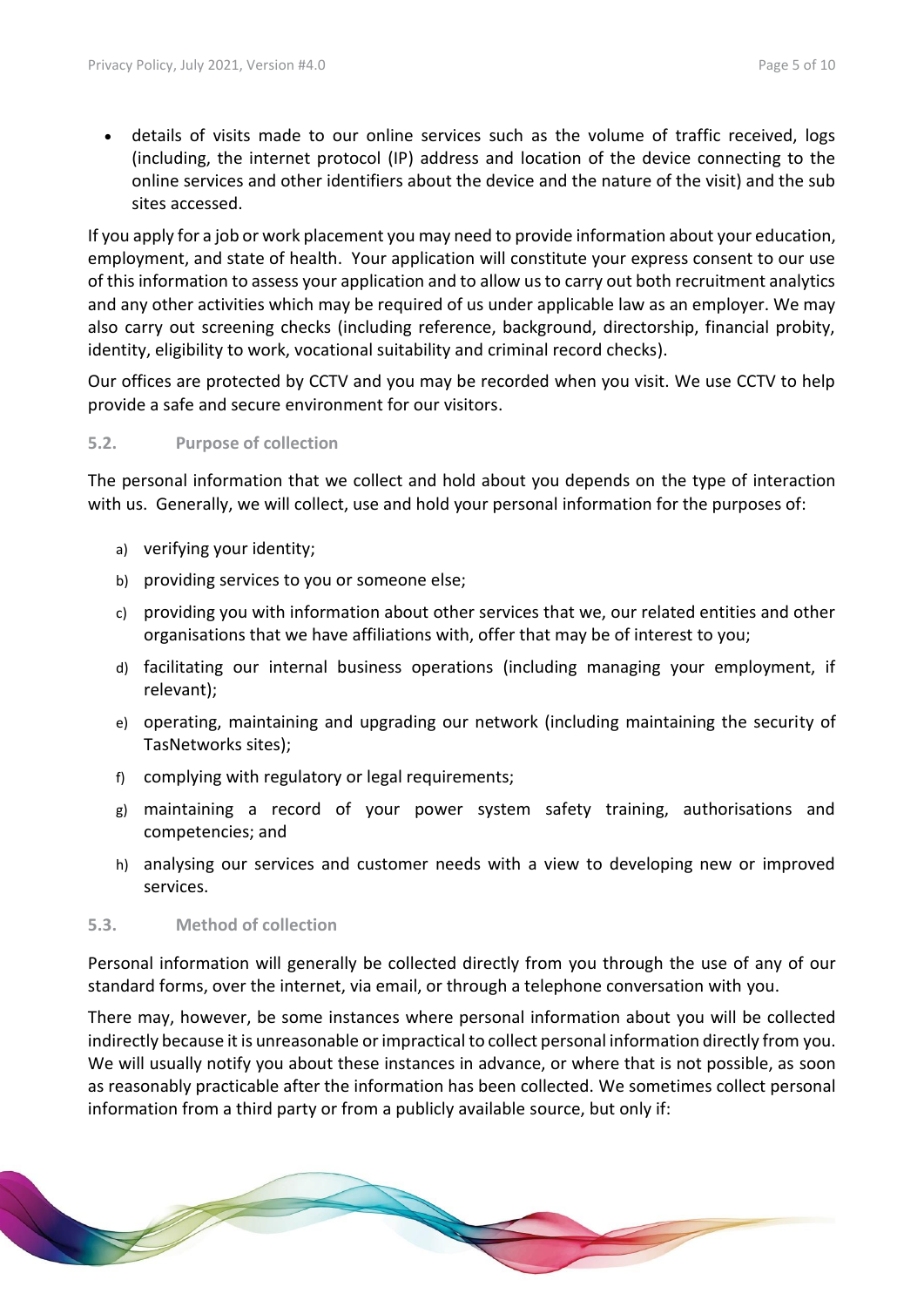- You have consented to such collection or would reasonably expect us to collect your personal information in this way, or
- If it is necessary for a specific purpose.

#### <span id="page-5-0"></span>**5.4. Failure to provide information**

If the personal information you provide to us is incomplete or inaccurate, we may be unable to provide you, or someone else, with the services you, or they, are seeking.

#### <span id="page-5-1"></span>**5.5. Internet users**

This privacy policy forms part of the website terms of use.

Our website may contain links to other websites. We are not responsible for the privacy practices of linked websites and linked websites are not subject to our privacy policies and procedures. We recommend you review the privacy policy that applies to any linked website.

As you are aware, the transmission of information via the internet is not completely secure. We cannot guarantee the security of your data transmitted to our online services; any transmission remains at your own risk.

#### <span id="page-5-2"></span>**5.6. Use and disclosure**

Generally, we only use or disclose personal information about you for the purposes for which it was collected (as set out above). We may disclose personal information about you to:

- a) service providers, who assist us in operating our business, and these service providers may not be required to comply with our privacy policy;
- b) credit and fraud-checking agencies who assist us with our business;
- c) Government, regulatory or public sector bodies (as required or authorised by law, including for purposes other than the purposes for which it was collected, as permitted by the PIP Act and Privacy Act);
- d) other electricity providers (as required or authorised by law);
- e) law enforcement agencies (as required or authorised by law);
- f) your authorised representatives or professional advisors (when requested by you);
- g) our professional advisors; and
- h) other electricity entities for the purpose of confirming your power system safety training, authorisations and competencies.

When making any of the disclosures detailed above we are unlikely to disclose information to an overseas recipient, if however, this does occur we will take all reasonable steps to notify you.

We may also use or disclose information in other circumstances in accordance with the PIP Act and Privacy Act, including where you would reasonably expect us to do so for a purpose related to the purpose for which we collected the information (as set out above).

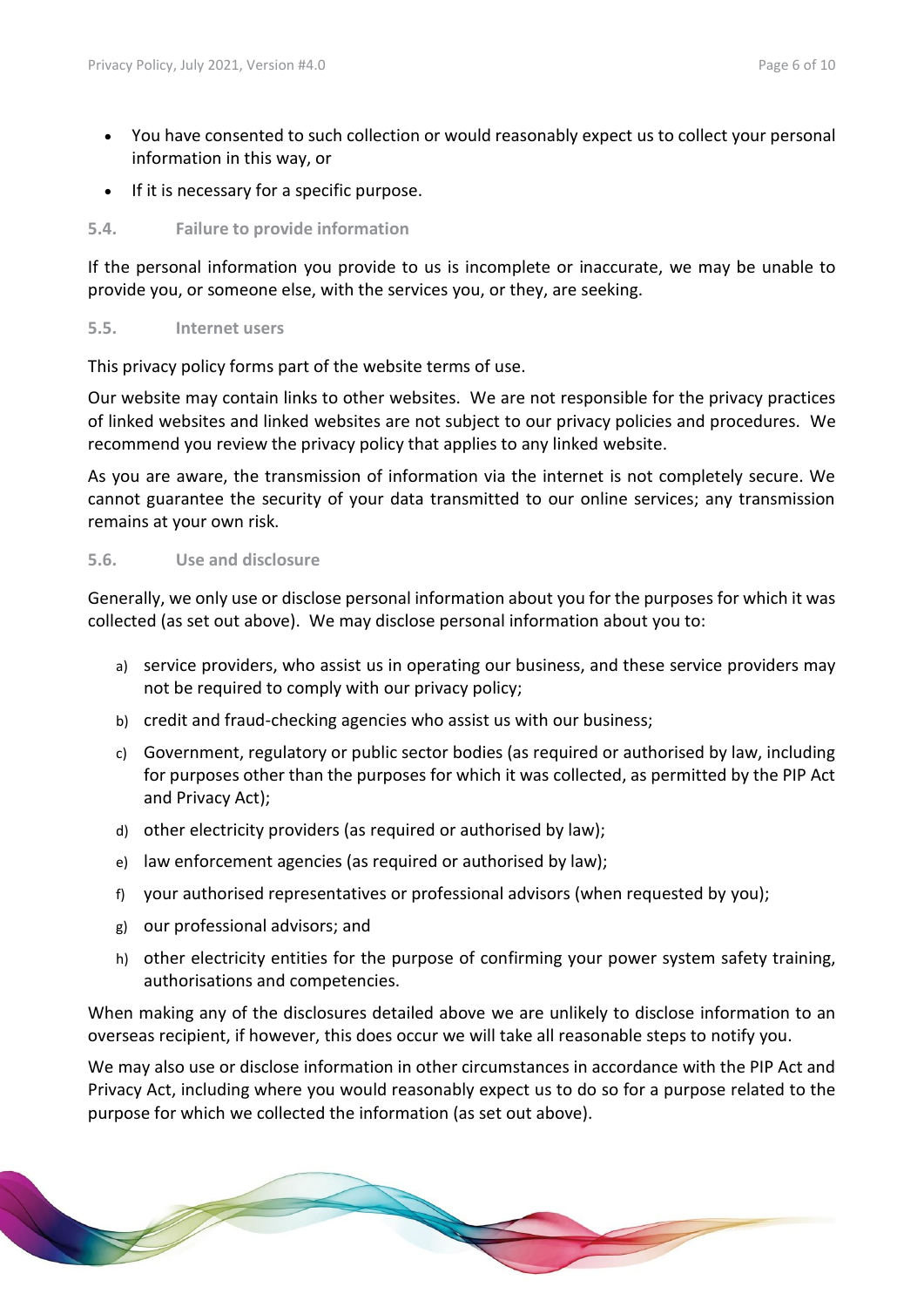#### <span id="page-6-0"></span>**5.7. Security and location**

We store your personal information in different ways, including in paper and in electronic form. The security of your personal information is important to us. We take all reasonable measures to ensure that your personal information is stored safely to protect it from misuse, loss, unauthorised access, modification or disclosure, including electronic and physical security measures. Our information security policy is supported by a number of security standards, processes and procedures and we store information in access controlled premises or in electronic databases requiring logins and passwords. We require our third party data storage providers to comply with appropriate information security industry standards. All our employees and third party providers with access to confidential information are subject to strict confidentiality obligations.

Depending on the type of personal information that we hold, we may hold this information in, or may disclose this information to third party service providers located in one or more overseas countries. Where we use cloud service providers to store or manage your personal information, we will take all reasonable steps to ensure that the contract with such providers recognises that we are bound by the Australian Privacy Principles.

Where we disclose personal information to a third party which is located overseas or which will hold personal information overseas, we will take reasonable steps to ensure that the overseas recipient of such personal information handles it in accordance with the standards required under the Privacy Act.

If the personal information is not contained in a State record (as defined in the Archives Act 1983) and is no longer required, we destroy or delete it, in a secure manner in accordance with the Acts provisions.

#### <span id="page-6-1"></span>**5.8. Access and updates**

The privacy laws in Australia give you the right to access, amend or erase your personal information or, in some circumstances, to restrict or object to the processing of your personal information

You may access the personal information we hold about you, upon making a written request. We will acknowledge your request within 14 days of its receipt, and provide you with access to the information requested within 30 days. We may charge you a reasonable fee for processing your request.

If, upon receiving access to your personal information or at any other time, you believe the personal information we hold about you is inaccurate, incomplete or out of date, please notify us immediately. We will take reasonable steps to correct the information so that it is accurate, complete and up to date.

The Privacy Act or the PIP Act allow us to decline a request for access to personal information or to request a correction to it in certain circumstances.

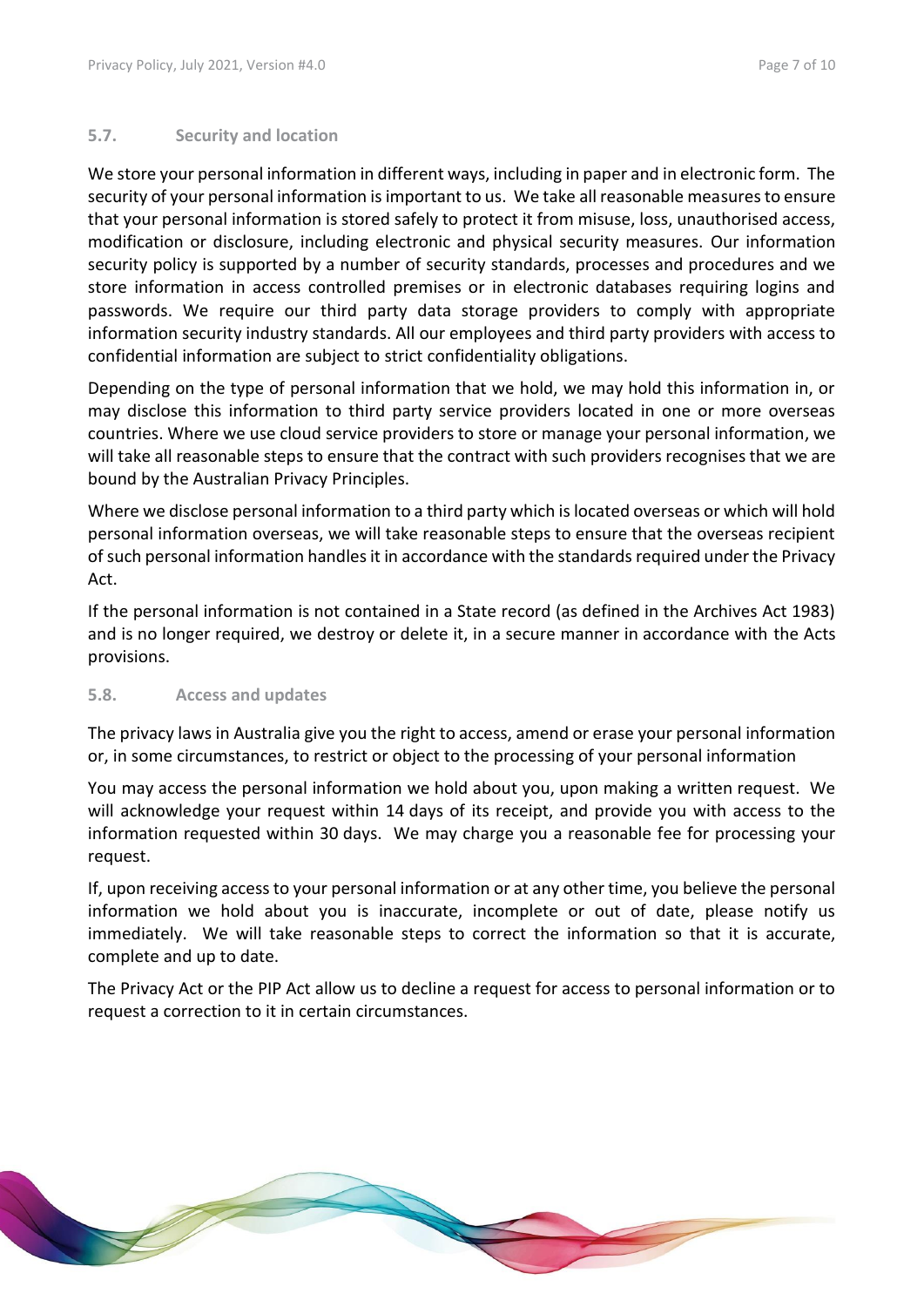#### <span id="page-7-0"></span>**5.9. Cookies**

We use cookies on our online services. Cookies are small text files that are stored on your device by websites that you visit. They are widely used in order to make websites work to improve their efficiency, as well as to provide website usage information to us. Our website links to third party websites which may also use cookies over which we have no control. We recommend that you check the relevant third party's privacy policies for information about any cookies which may be used. Some cookies we use are strictly necessary to enable you to move around our website and allow its features to work correctly. Without these, functions such as navigating between pages cannot be provided.

#### <span id="page-7-1"></span>**5.10 Notifiable Data Breaches (NDB) from 22 February 2018**

From 22 February 2018 we are required to notify any individual likely to be at risk of serious harm by a data breach. The Office of the Australian Information Commissioner must also be notified. A data breach occurs when personal information held by us is lost or subject to unauthorised access or disclosure. Exceptions to the NDB scheme will apply for some data breaches, meaning that notification to individuals or to the Commissioner may not be required. Examples of a data breach include when:

- a device containing a customers' personal information is lost or stolen;
- a database containing personal information is hacked; or
- personal information is mistakenly provided to the wrong person,

and may require mandatory notification if the breach causes serious harm to a person.

#### <span id="page-7-2"></span>**6. TasNetworks Group**

On occasion, the sharing of private information within the TasNetworks Group may be required. This will be done only where you have consented, where you would reasonably expect us to do so for a purpose related to the purpose for which we collected the information, or otherwise as provided for under the Privacy Act or PIP Act.

#### <span id="page-7-3"></span>**7. Roles and responsibilities**

All TasNetworks' Leaders and Team Members have a responsibility for advancing the Privacy Policy under these existing policies and principles.

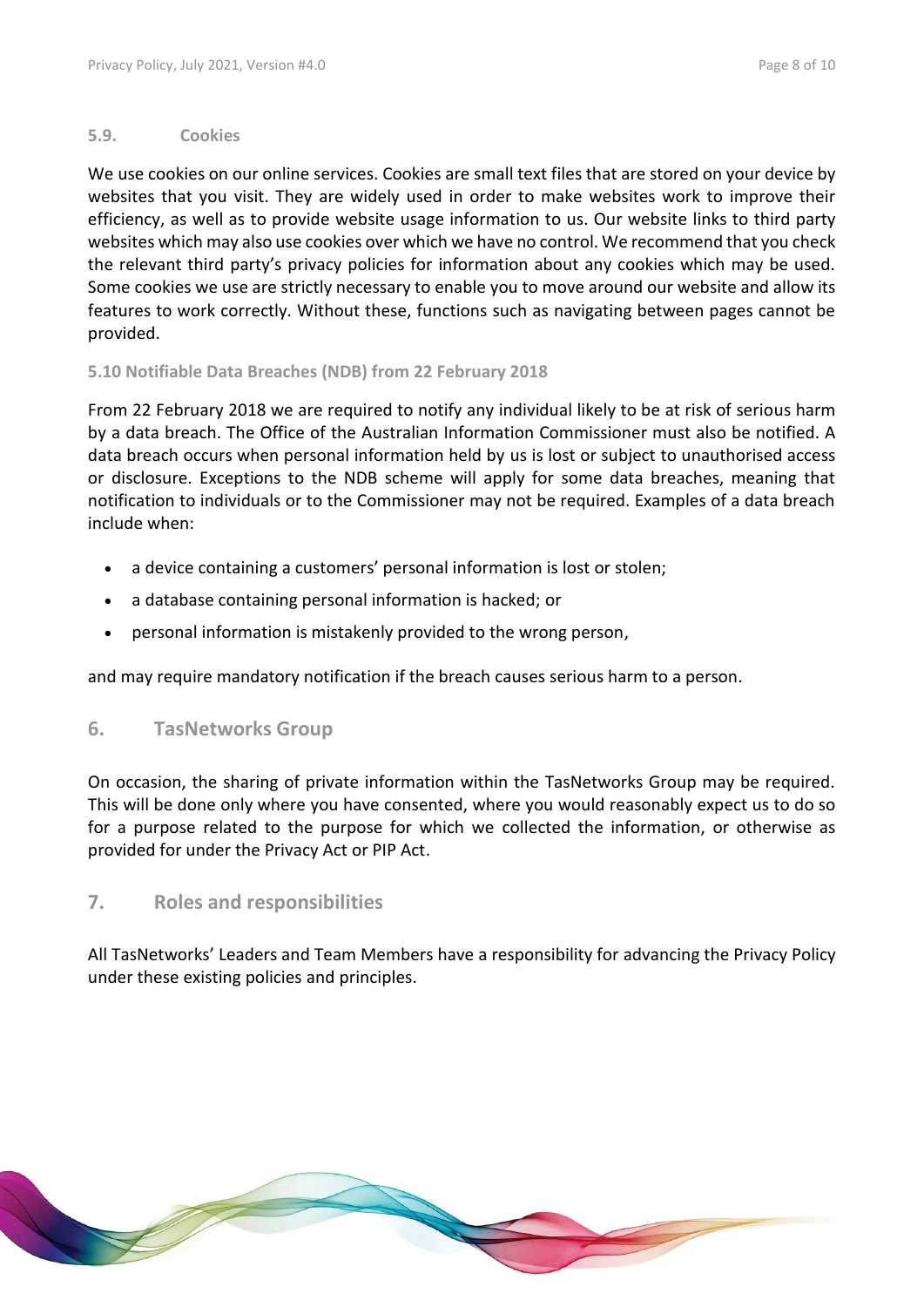#### <span id="page-8-0"></span>**8. References**

- Privacy Act 1988 (Cth)
- Australian Privacy Principles
- <span id="page-8-1"></span>Personal Information Protection Act 2004 (Tas)

#### **9. Compliance**

All team members are responsible for complying with this policy, and any breaches of this policy will be treated seriously and may result in disciplinary action being undertaken.

#### **Public Interest Disclosure Statement ("Whistleblowers")**

If an individual is concerned about consequences associated with reporting a serious breach of this Policy, that individual should refer to the Whistleblower Policy available on The Zone or talk to their Leader.

#### <span id="page-8-2"></span>**10. Need to know more or have a question?**

#### <span id="page-8-3"></span>**10.1. Contact us**

Complaints and enquiries about the treatment of personal information (including a possible breach of privacy) by us must be made in writing (a letter or email), addressed to the Privacy Officer. We will treat complaints confidentially. We will respond within a reasonable time after receipt of the complaint (usually 30 days).

If an individual is not satisfied with our response, they may make a further complaint to the Australian Information Commissioner. Details of how to make a complaint are available on the [Office of the Australian Information Commissioner website.](http://www.oaic.gov.au/privacy/making-a-privacy-complaint)

Individuals can obtain further information in relation to this privacy policy, or provide any comments, by contacting our Privacy Officer as follows:

**Contract on the Contract of The Contract of The Contract of The Contract of The Contract of The Contract of The Contract of The Contract of The Contract of The Contract of The Contract of The Contract of The Contract of T** 

The Privacy Officer Tasmanian Networks Pty ltd. 1-7 Maria Street Lenah Valley TAS 7008

Email: [Privacyofficer@tasnetworks.com.au](mailto:Privacyofficer@tasnetworks.com.au)